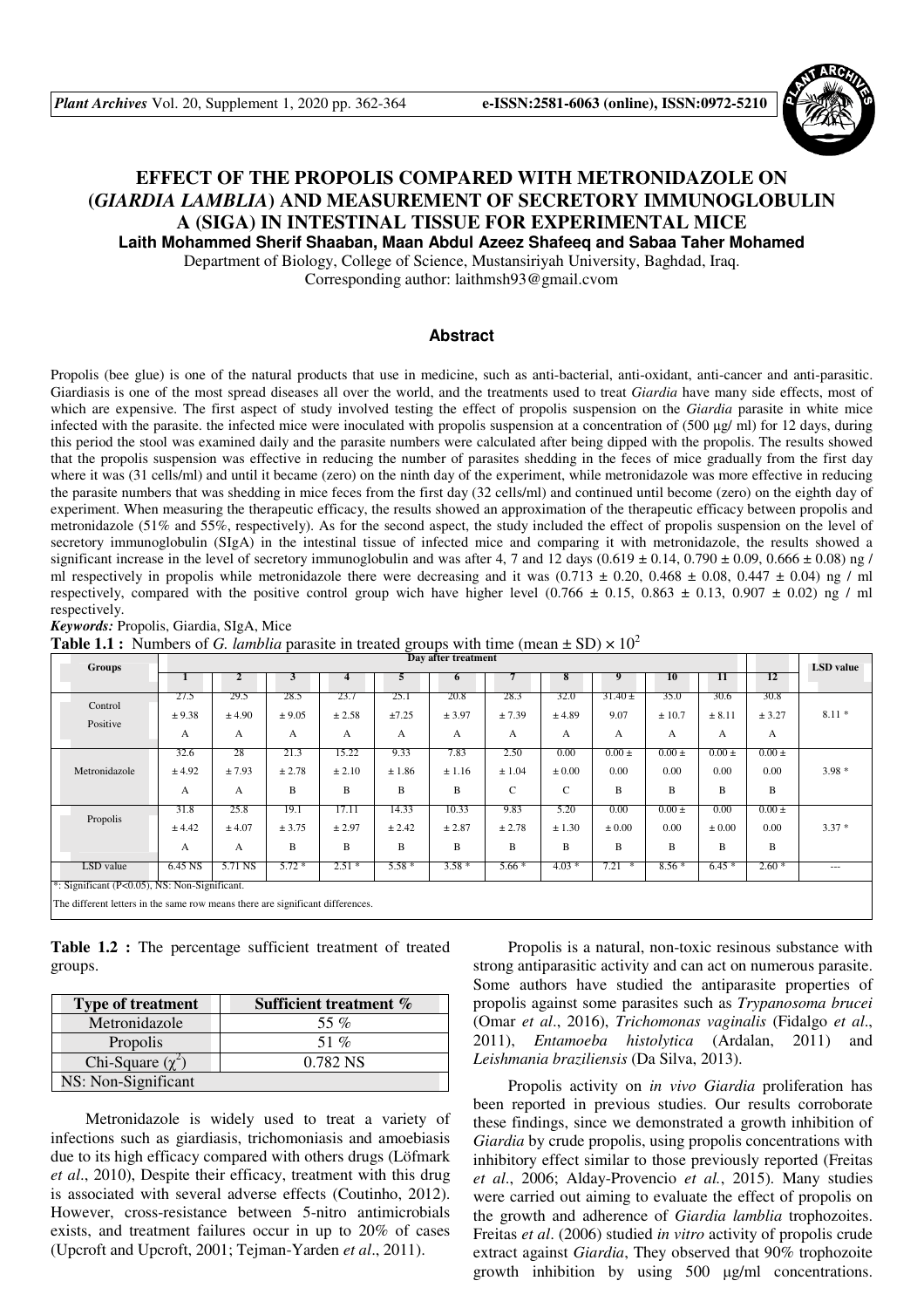Sonoran Propolis from Mexico and Some of its Chemical Constituents show Inhibition on *in vitro* Growth of *Giardia lamblia* Trophozoites (Alday-Provencio *et al.*, 2015). (Abdel-Fattah and Nada, 2007) study on experimental animal infected with *G. lamblia* showed that Combined therapy of metronidazole and propolis was more effective in reducing the parasite count than by each drug alone.

## **Concentration of secretory immunoglobulin A (SIgA) in intestinal tissue**

The concentration of SIgA in the intestine tissue was determined by using ELISA-kit. Mice inoculated with propolis showed slight increasing in concentration of SIgA through the experiment days  $4,7,12$  were  $(0.619 \pm 0.14,$  $0.790 \pm 0.09$ ,  $0.666 \pm 0.08$  ng/ml) respectively, while the metronidazole group SIgA concentration decreasing gradually through the experiment days  $(0.713 \pm 0.20, 0.468 \pm 0.00)$ 0.08, 0.447  $\pm$  0.04 ng/ml) respectively. in positive groups the SIgA concentration continued increasing along with experiment days  $(0.766 \pm 0.15, 0.863 \pm 0.13, 0.907 \pm 0.02)$ ng/ml) respectively, There were significant deference (p<0.05) in SIgA concentration between control positive group and others groups propolis and metronidazole in day seventh and eleventh of experiment as shown in table (1.3).

**Table 1.3 :** The level of SIgA concentration in intestinal tissue of treated and control groups (mean  $\pm$  SD) ng/ml

|                                                                                |            | <b>LSD</b>                                                 |          |          |  |  |  |
|--------------------------------------------------------------------------------|------------|------------------------------------------------------------|----------|----------|--|--|--|
| <b>Groups</b>                                                                  |            |                                                            | 12       | value    |  |  |  |
| Control                                                                        |            | $0.554 \pm 0.15 \mid 0.501 \pm 0.08 \mid 0.576 \pm 0.20$   |          | 0.216NS  |  |  |  |
| negative                                                                       |            |                                                            | BC       |          |  |  |  |
| Control                                                                        |            | $0.766 \pm 0.15$ $0.863 \pm 0.13$ $0.907 \pm 0.02$         |          | 0.168NS  |  |  |  |
| positive                                                                       |            |                                                            |          |          |  |  |  |
| Metronidazole                                                                  |            | $0.713 \pm 0.20$   $0.468 \pm 0.08$   $0.447 \pm 0.04$     |          | $0.181*$ |  |  |  |
|                                                                                |            |                                                            |          |          |  |  |  |
|                                                                                |            | $0.619 \pm 0.14 \cdot 0.790 \pm 0.09 \cdot 0.666 \pm 0.08$ |          | $0.151*$ |  |  |  |
| Propolis                                                                       | А          |                                                            |          |          |  |  |  |
| LSD value                                                                      | $0.224$ NS | $0.141*$                                                   | $0.151*$ |          |  |  |  |
| *: Significant (P<0.05), NS: Non-Significant.                                  |            |                                                            |          |          |  |  |  |
| The different letters in the same row means there are significant differences. |            |                                                            |          |          |  |  |  |

Metronidazole is used as the drug of choice to treatment giardiasis by prevents the parasite from forming new DNA (Mudry *et al.,* 2001; Sonja and Carl, 2010), but also causes damage to proteins in the body cell and decreasing in SIgA concentration (Eisenstein and Schaechter, 2007; Powel, 2009).

When propolis was given orally this leads to enhance the immune response against parasitic infection. These results combined with those reported by other researchers lead to suggest that propolis enhance immune response against *G. lamblia*. (Abdel-Fattah and Nada, 2007) study on experimental animal infected with *G. lamblia* and treated with propolis, showed that propolis, as a prophylaxis resulted in a significant decrease in the intensity of infection and a reversed CD4+: CD8+ T-lymphocyte ratio resulting in a strong immune enhancing effect, which lead to an adverse increase in inflammatory response at the intestinal level. Also It has been demonstrated that propolis increases the ratio of CD4+/CD8+ cells, which are the main producer of these cytokines, and an increase in their ratio is in favour of immune enhancement (Brätter *et al*., 1999). The present sample of propolis can be described as being an immune stimulating agent in the investigated mice. Such view is enhanced by the findings of other investigators who

demonstrated that propolis of different regions around the world can enhance the functions of the immune system (Orsatti and Sforcin, 2012)

#### **Acknowledgment**

The authors would like to thank the Department of Biology, College of Science, Mustansiriyah University, Baghdad, Iraq, for supporting the project

### **References**

- Abdel-Fattah, N.S. and Nada, O.H. (2007). Effect of propolis versus metronidazole and their combined use in treatment of acute experimental giardiasis. Journal of the Egyptian Society of Parasitology, 37(2 Suppl): 691- 710.
- Alday-Provencio, S.; Diaz, G.; Rascon, L.; Quintero, J.; Alday, E.; Robles-Zepeda, R. and Velazquez, C. (2015). Sonoran propolis and some of its chemical constituents inhibit in vitro growth of *Giardia lamblia* trophozoites. Planta medica, 81(09): 742-747
- Ardalan, N.M. (2011). Effects of propolis extract on growth of *Entamoeba histolytica* (trophozoites) in vitro. Jornal of Biotechnology Research Center, 5(1): 11-17.
- Brätter, C.; Tregel, M.; Liebenthal, C. and Volk, H.D. (1999). Prophylactic effectiveness of propolis for immunostimulation: a clinical pilot study. Forschende Komplementarmedizin, 6(5): 256-260.
- Buret, A.G. (2008). Pathophysiology of enteric infections with *Giardia duodenalis*.
- Choma, I.M. and Grzelak, E.M. (2011). Bioautography detection in thin-layer chromatography. Journal of Chromatography A, 1218(19): 2684-2691.
- Coutinho, A. (2012). Honeybee propolis extract in periodontal treatment: A clinical and microbiological study of propolis in periodontal treatment. Indian Journal of Dental Research, 23(2): 294.
- Da Silva, S.S.; Da Silva Thome, S.; Cataneo, A.H.; Miranda, M.M.; Felipe, I.; De Jesus Andrade, C.G.T. (2013). Brazilian propolis antileishmanial and immunomodulatory effects. Evid Based Complement Alternat Me, 2013: 673058.
- Eckmann, L. (2003). Mucosal defenses against Giardia. Parasite immunology, 25(5): 259-270.
- Eisenstein, B.I. and Schaechter, M. (2007). DNA and chromosome mechanics. Schaechter's mechanisms of microbial disease (ed. NC Engleberg), 28.
- Escobedo, A.A.; Almirall, P.; Robertson, L.J.; Morch, K.; Franco, R.M.; Hanevik, K.; Cimerman, S.; (2010). Giardiasis: The ever present threat of a neglected disease. Infect. Disord. Drug Targets 10: 329-348.
- Fidalgo, L.M.; Ramos, I.S.; Parra, M.G.; Cuesta-Rubio, O.; Hernández, I.M.; Fernández, M.C. and Rastrelli, L. (2011). Activity of Cuban propolis extracts on *Leishmania amazonensis* and *Trichomonas vaginalis*. Natural product communications,  $6(7)$ , 1934578X1100600712.
- Fouda, A.S. and Badr, A.H. (2013). Aqueous extract of propolis as corrosion inhibitor for carbon steel in aqueous solutions. African journal of pure and applied chemistry, 7(10): 350-359.
- Freitas, S.F.; Shinohara, L.; Sforcin, J.M. and Guimarães, S. (2006). In vitro effects of propolis on *Giardia duodenalis* trophozoites. Phytomedicine, 13(3): 170- 175.